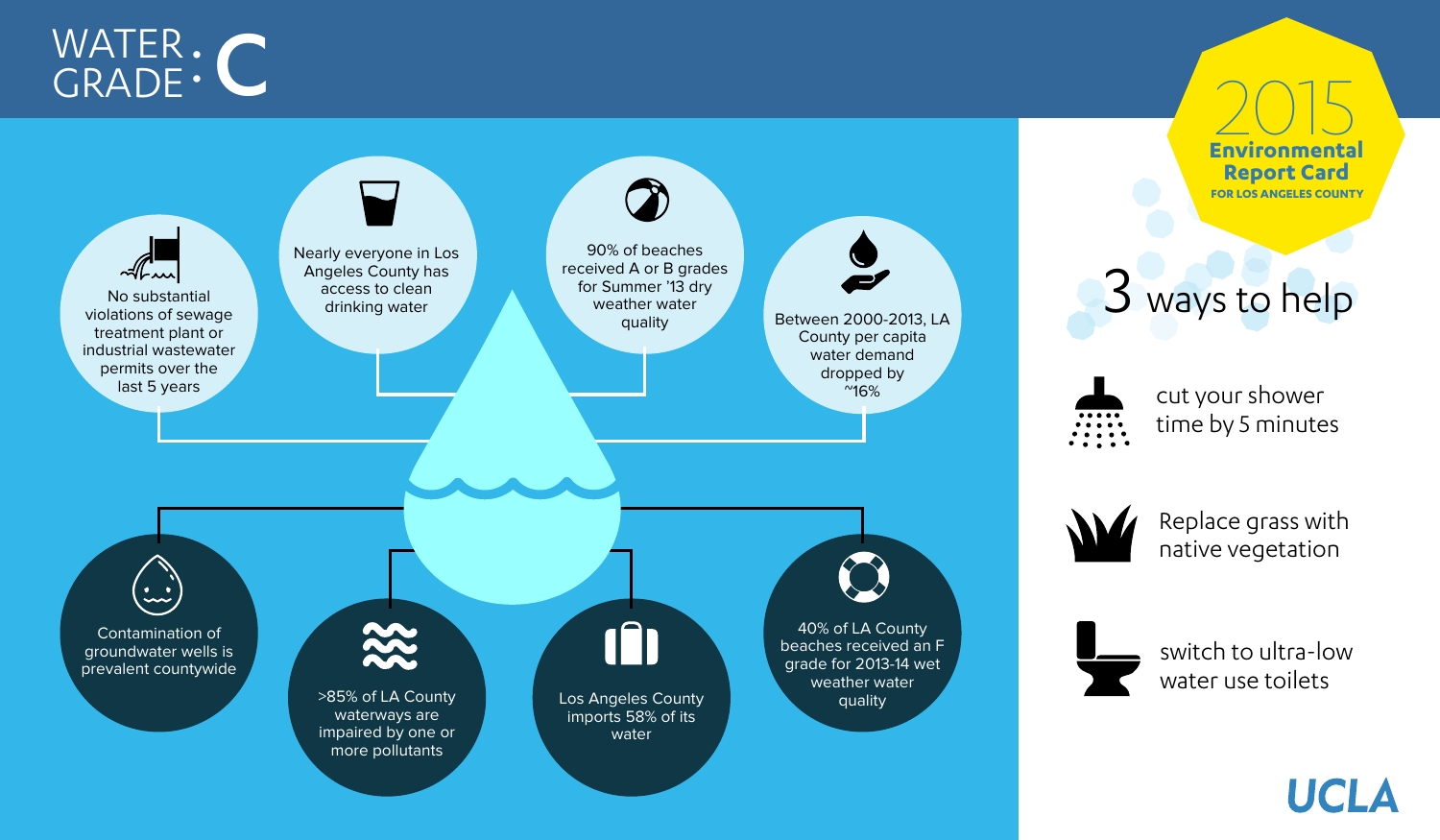# AIR : C+



2015 **Environmental FOR LOS ANGELES COUNTY Report Card**

#### 3 ways to help



your home



Drive an alternative fuel vehicle

Report air pollution (nuisance, odor, dust) to 1-800-cut-smog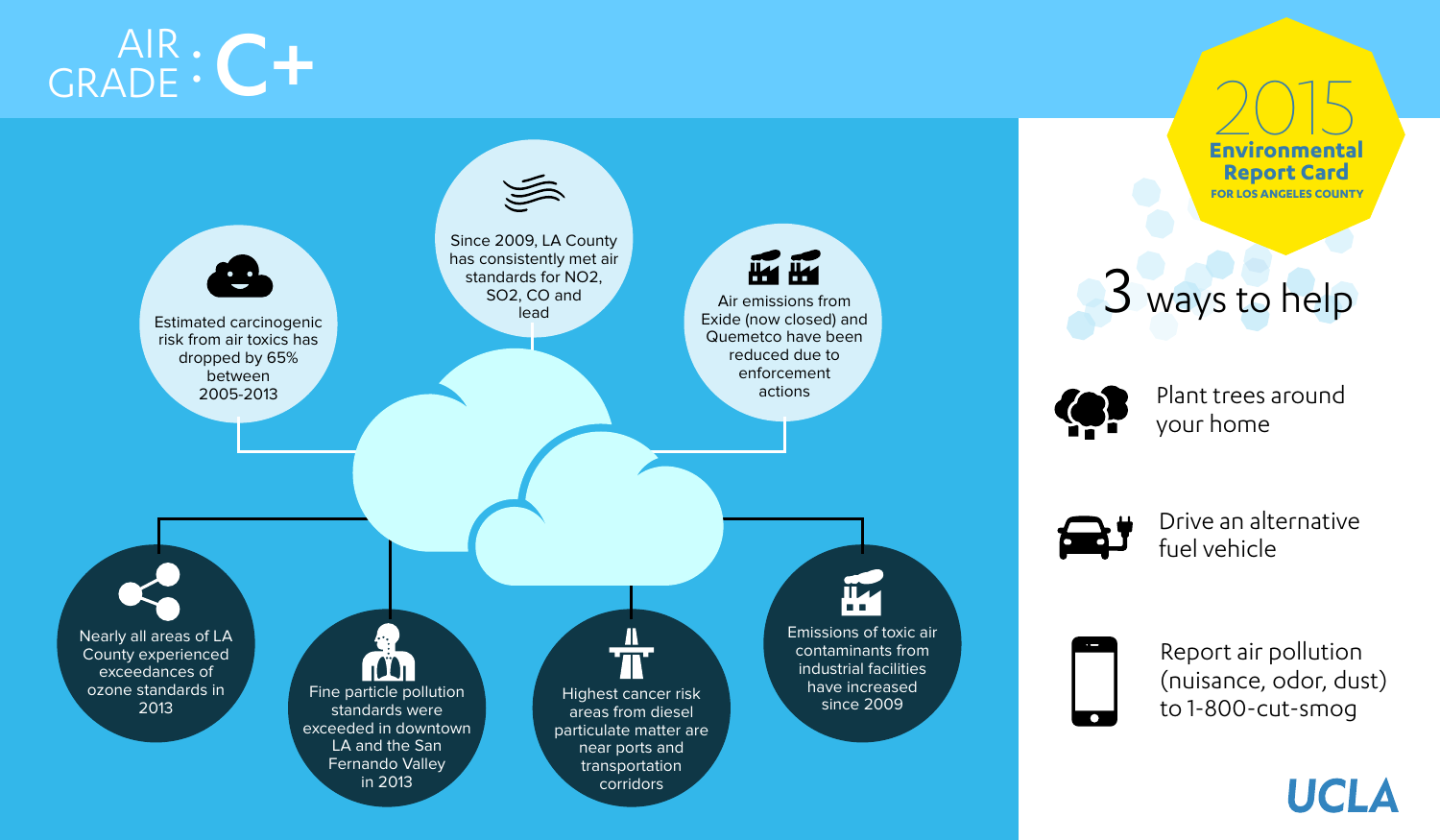### ECOSYSTEM HEALTH : C-/ INCOMPLETE 2015

**FOR LOS ANGELES COUNTY Environmental Report Card**



3 ways to help

Plant native plants



Refrain from using fertilizers and pesticides



Don't light campfires or smoke on protected lands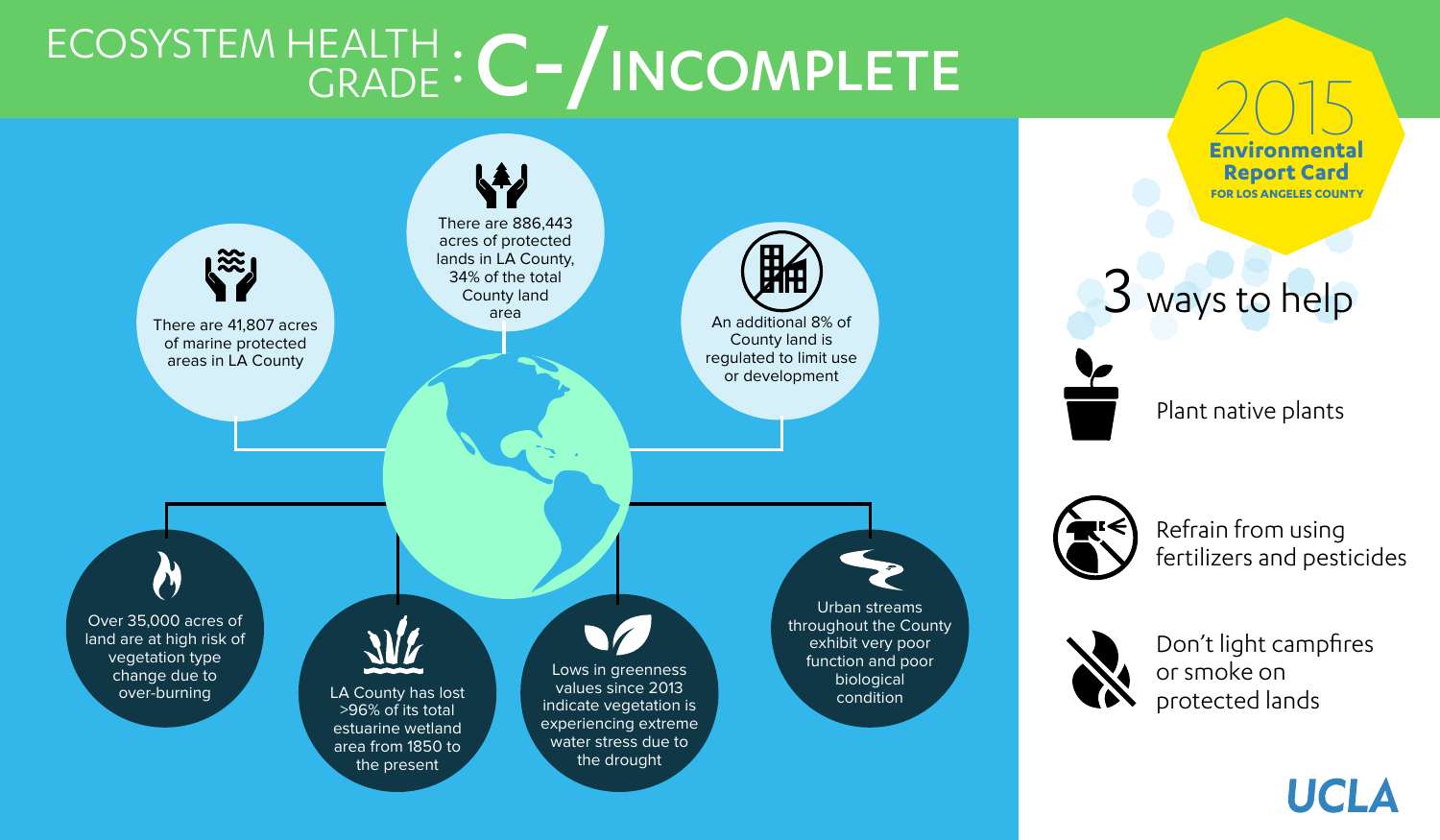### WASTE : **B/** INCOMPLETE 2015



**FOR LOS ANGELES COUNTY Environmental Report Card**





Bring your own mug, bag, tupperware, & cutlery



Read magazines and newspapers online



Reduce purchases of toxic products and take leftover toxics to dropoff facilities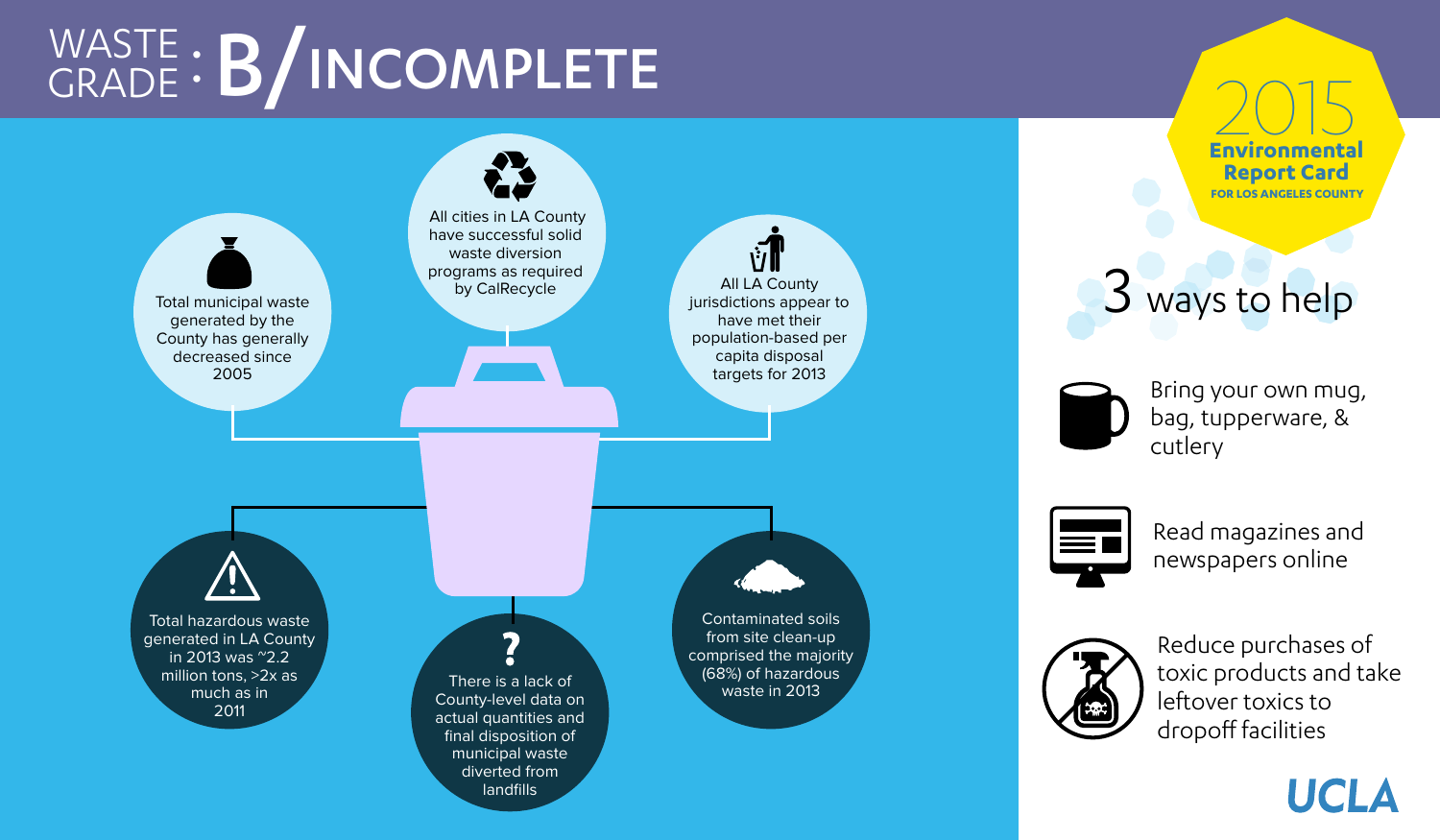#### ENERGY & GHG & CHC . B-<br>GRADE : B-



2015 **Environmental FOR LOS ANGELES COUNTY Report Card**





Instal solar panels on your home



Buy ENERGY STAR products



Eradicate "vampire" electronics that use energy while not in use